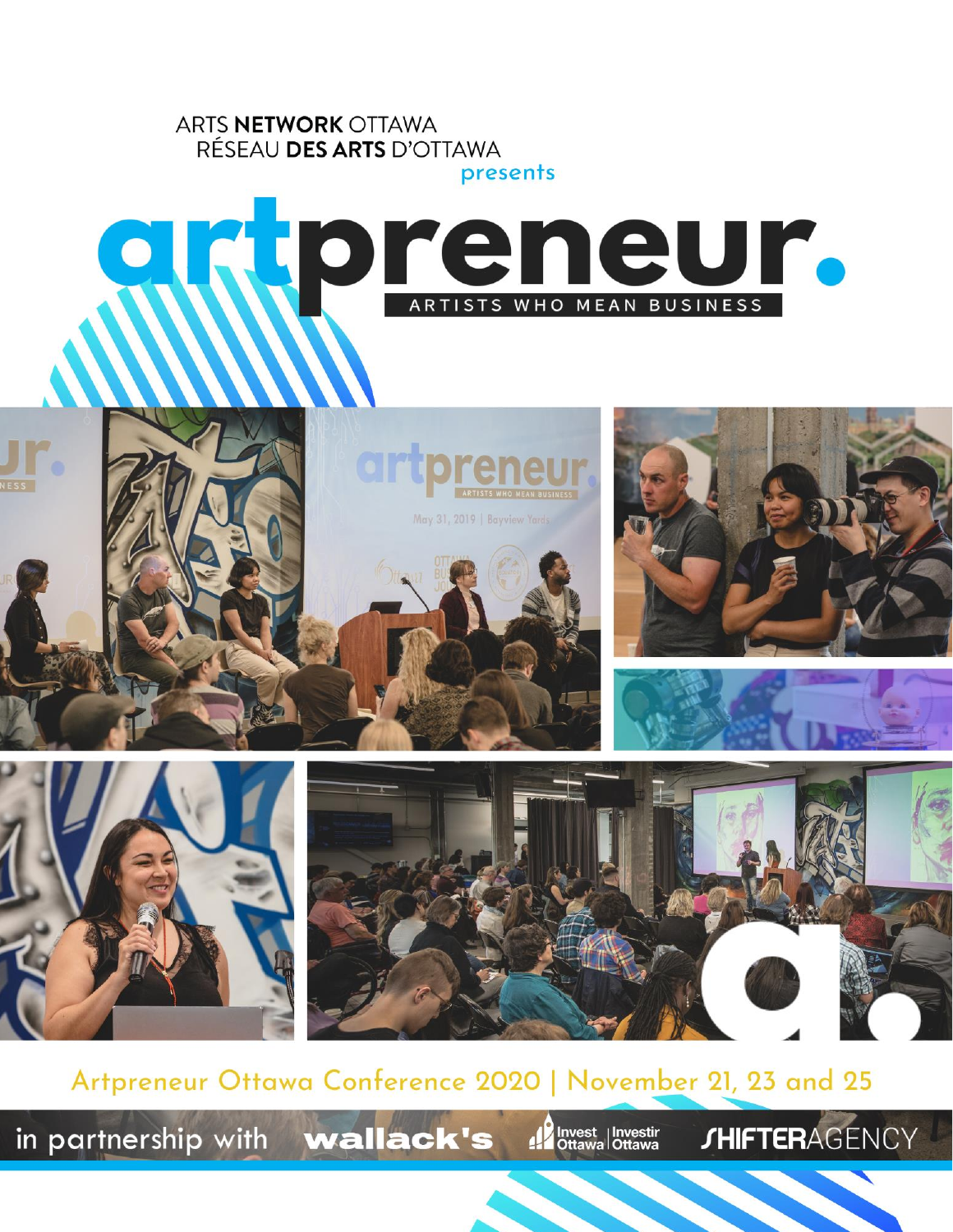### **Schedule**

#### Saturday, November 21, 2020

 $11:00$  AM

Dance, Movement, and Stillness in Your Arts Practice with Allison Burns, Laura Taler and Mary Catherine Jack

1:00 PM

Beyond Value chains and Supply Chains: the future of the labour of artists with Zainub Verjee

 $3:00$  PM

From Idea to Inception: A Strategy for Surviving and Thriving as an Arts Collective and Label with Music.Art.People

#### Monday, November 23, 2020

- $3:00$  PM
- House of Real Ensemble with City Fidelia
- 5:30 PM

Theory meets Action: Queer Hustle as a form of Praxis with Maren K Elliott and Juan Saavedra

Wednesday, November 25, 2020

 $2:00$  PM

Portfolio Careers with Jacqui Du Toit, Sarah Hopkin, and Claudia Gutirrez. Facilitated by Jenna Richards



# online conference

Arts Network Ottawa proudly presents the 7<sup>th</sup> edition of artpreneur as a multi-day online conference on **November 21, 23 and 25** in partnership with Wallack's, Invest Ottawa and SHIFTER Agency; Media Partner: Apt613.

This online Zoom conference is dedicated to helping artists succeed. artpreneur brings together leading creative experts and art community individuals who will inform and motivate. To support the arts community and those impacted by the pandemic, we are pleased to offer an affordable pay-what-you-can ticketing option this year.

Businesses, organizations, and individual supporters are invited to consider sponsoring artpreneur. Sponsorship of the online conference this year will take many forms including outright cash, promotional support, and giveaways of goods or services. A range of digital interventions during the conference will be made available for sponsors such as branded slides, breaks and personalized introductions all based on your level of support.

We are stronger together, so this year's online Conference Sponsorship levels have been reduced while maintaining comparable benefits to the business community.

vith<br>2<mark>ns.</mark> **S**<br>Arty<br>than<br>voic *Artpreneur 2019 left me feeling more empowered than ever in my professional art practice. The voices we heard came from a variety of creative backgrounds and human experiences, and I felt like I came away from each speaker with a flurry of ideas. Looking at the lineup for 2020, Artpreneur is poised for another great year with insightful speakers and pertinent conversations. Can hardly wait*.

*Kim Valentine, local artist*

For further information or to secure your sponsorship level, please feel free to contact:

## alex maltby

Conference Coordinator 613.580.2767 – please leave a message or alex@artsnetottawa.ca ARTPRENEUR OTTAWA, c/o Arts Network Ottawa 260 - 245 Centrum Blvd, Ottawa, ON K1E 0A1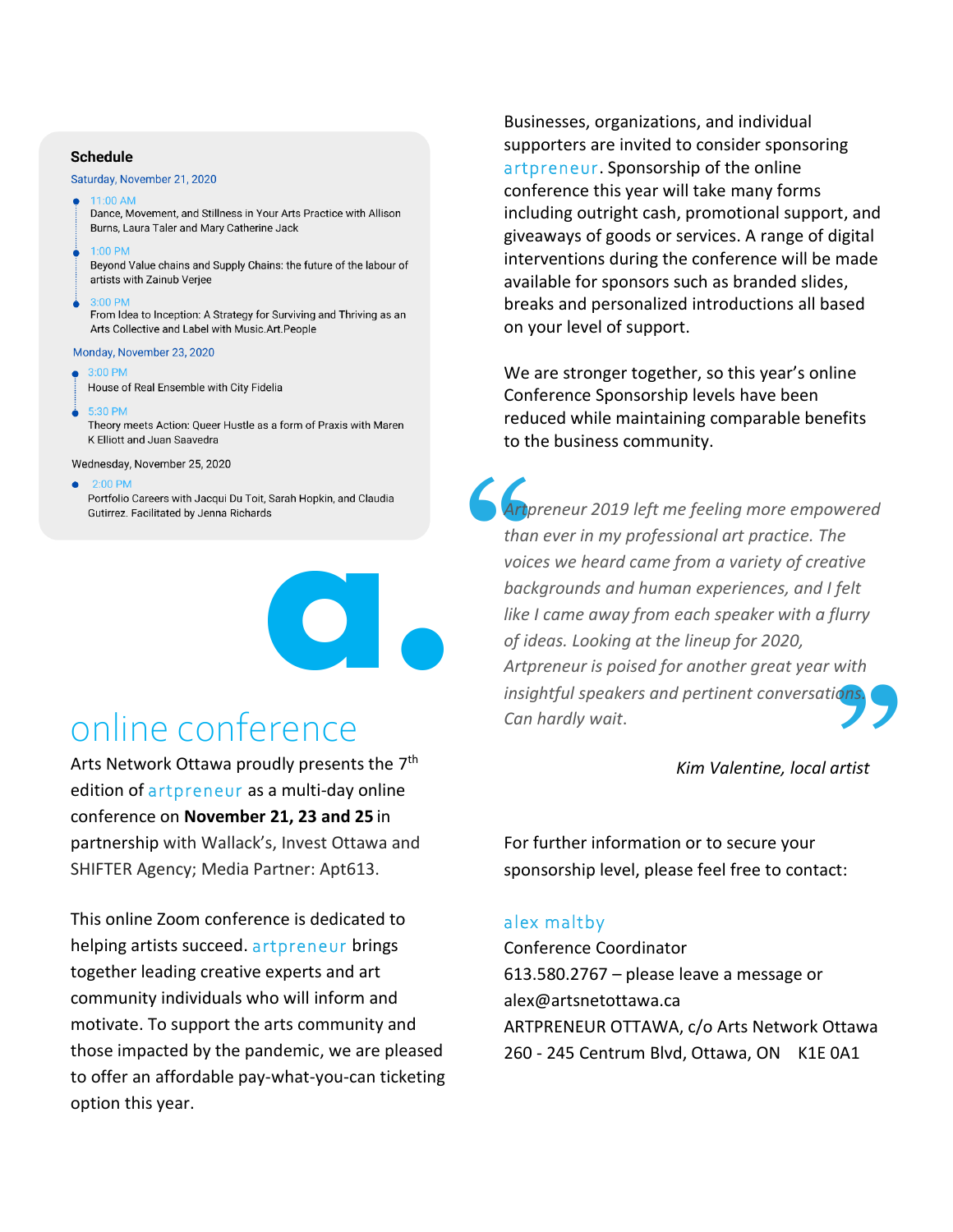| $\bullet$                                                                                       | CONFERENCE \$1500 | CAN SPONSOR \$750<br>PAY-WHAT-YOU- | \$500<br>KEYNOTE | <b>SESSION \$350</b> | BREAK \$150    | \$100<br>FRIEND | GIVEAWAY (IN-KIND) |
|-------------------------------------------------------------------------------------------------|-------------------|------------------------------------|------------------|----------------------|----------------|-----------------|--------------------|
| Number of Sponsorship Opportunities Available                                                   | O                 | 8                                  | O                | 7                    | 4              | $\infty$        | $\infty$           |
| exclusivity                                                                                     |                   |                                    |                  |                      |                |                 |                    |
| <b>CONFERENCE Exclusive Sponsor</b>                                                             |                   |                                    |                  |                      |                |                 |                    |
| PAY-WHAT-YOU-CAN Exclusive Sponsor (1 per day)                                                  |                   |                                    |                  |                      |                |                 |                    |
| <b>KEYNOTE Exclusive Sponsor</b>                                                                |                   |                                    |                  |                      |                |                 |                    |
| SESSION Exclusive Sponsor (1 per Session)                                                       |                   |                                    |                  |                      |                |                 |                    |
| <b>BREAK Exclusive Sponsor (1 per Break)</b>                                                    |                   |                                    |                  |                      |                |                 |                    |
| FRIEND OF THE CONFERENCE (Donation)                                                             |                   |                                    |                  |                      |                |                 |                    |
| GIVEAWAY (In-kind contribution for marketing purposes)                                          |                   |                                    |                  |                      |                |                 |                    |
| base recognition                                                                                |                   |                                    |                  |                      |                |                 |                    |
| 2020 Full Online Conference Reserved Passes                                                     | 6                 | 5                                  | $\overline{4}$   | 3                    | $\overline{2}$ | $\mathbf{1}$    | 1                  |
| Recognition on promotions, marketing materials,                                                 | Logo              | Logo                               | Logo             | Logo                 | Logo           | <b>Name</b>     | <b>Name</b>        |
| giveaways and strategic logo placement                                                          |                   |                                    |                  |                      |                |                 |                    |
| artpreneur promotion<br>The opportunity to contribute PROMOTIONAL ITEM for                      |                   |                                    |                  |                      |                |                 |                    |
| GIVEAWAYS (deadline Nov. 13)                                                                    |                   |                                    |                  |                      |                |                 |                    |
| LOGO / NAME PLACEMENT as a Sponsor on all social media                                          |                   |                                    |                  |                      |                |                 |                    |
| PARTNER RECOGNITION on Arts Network website 1 year                                              |                   |                                    |                  |                      |                |                 |                    |
| BLOG POST Submit a blog post and/or be interviewed for<br>the ARTPRENEUR website                |                   |                                    |                  |                      |                |                 |                    |
| SPONSOR SPOTLIGHT on Facebook and Instagram                                                     |                   |                                    |                  |                      |                |                 |                    |
|                                                                                                 |                   |                                    |                  |                      |                |                 |                    |
| Prominent logo positioning, company description and link<br>on the ARTPRENEUR and ANO's website |                   |                                    |                  |                      |                |                 |                    |
| EXCLUSIVE recognition as CONFERENCE SPONSOR on all                                              |                   |                                    |                  |                      |                |                 |                    |
| e-marketing and in media relations                                                              |                   |                                    |                  |                      |                |                 |                    |
| LIVE VIDEO INTRODUCTION to address attendees before                                             |                   |                                    |                  |                      |                |                 |                    |
| the Conference (1 minute live feed from your office)                                            |                   |                                    |                  |                      |                |                 |                    |
| in-session visibility during artpreneur                                                         |                   |                                    |                  |                      |                |                 |                    |
| SPONSOR THANK YOUS from moderators                                                              |                   |                                    |                  |                      |                |                 |                    |
| SOCIAL MEDIA SHOUT OUT and interaction through                                                  |                   |                                    |                  |                      |                |                 |                    |
| #artpreneur and @artpreneurottawa                                                               |                   |                                    |                  |                      |                |                 |                    |
| BRANDED SLIDE inserted into the day's events                                                    | prime             |                                    |                  |                      |                |                 |                    |
| VIDEO ADS OPPORTUNITY During breaks + closing speech<br>recognition                             |                   |                                    |                  |                      |                |                 |                    |